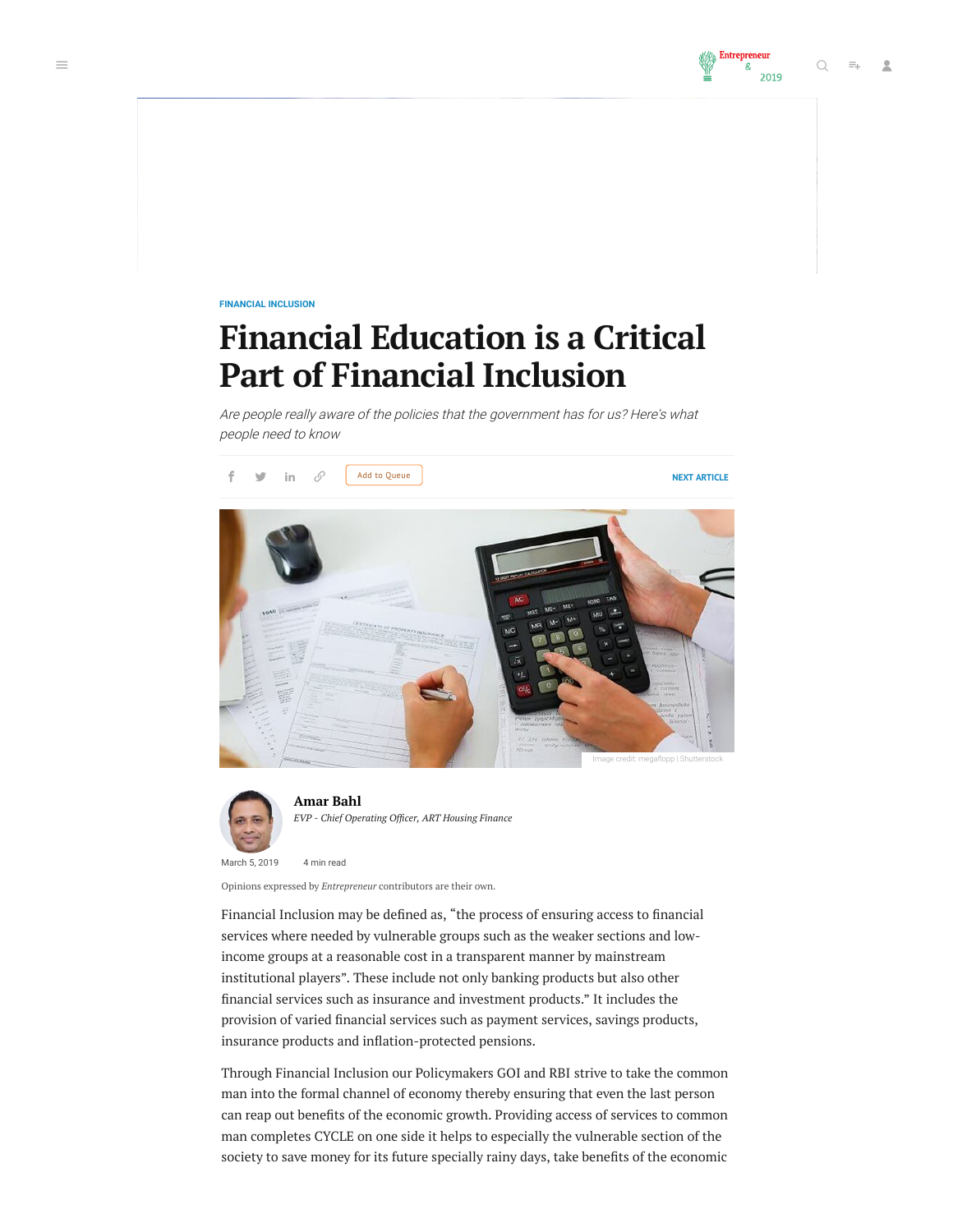# activities of the country by participating in various financial products like, banking services, insurance & pension products etc., and on another side*,* it helps the country

#### [FINANCIAL INCLUSION](https://www.entrepreneur.com/topic/financial-inclusion)

This Small Bank's CEO Explains [Why Financial Inclusion Should Be](https://www.entrepreneur.com/article/324853) a Business Model Rather than an Obligation

to increase the rate of 'capital [formation'](https://www.entrepreneur.com/women) which in turn, give a push to the economic Financial Inclusion process requires a lot of stability and an analysis requires in the channel of the challeng<br> [People Achieve their Money Goals](https://www.entrepreneur.com/article/328855) [FINANCIAL INCLUSION](https://www.entrepreneur.com/topic/financial-inclusion) Has Indian Fintech Startups [Contributed to Financial Inclusion](https://www.entrepreneur.com/article/321718) in India?

# How India's First Financial Education Company is Helping

spread across geography and to ensure FI stability policymakers are ensuring both

Has Indian Fintech Startups **by channelizing the money from every from every part of the money from every from every part of the country.** [DIGITAL LENDING](https://www.entrepreneur.com/topic/digital-lending) India

**[FINTECH](https://www.entrepreneur.com/topic/fintech)** 

Here is Why the Aadhaar Verdict [Left Fintech Companies in Ripples](https://www.entrepreneur.com/article/325288)

Supply side and Demand side. While financial inclusion works from the supply side of providing access to various financial services, financial education feeds the demand side by promoting awareness among the people regarding the needs and benefits of nancial services offered by banks and other institutions. Going forward, these two strategies promote greater financial stability. Financial Inclusion is incomplete without spreading the knowledge about its benefits to all stakeholders.

## **Initiatives by the Government**

One of the most crucial of the several steps taken by this government is JAM- Jan Dhan, Aadhaar & Mobile. The crucial steps taken by the government include pension schemes, insurance as well as providing subsidiaries.

**Jan Dhan Yojna** - with a view to increase the penetration of banking services and to ensure that all households have at least one bank account, a National Mission on Financial

Inclusion named as Pradhan Mantri Jan Dhan Yojna was formally launched on 28th August 2014. Large scale achievement was made by opening 29 crores+ accounts by August 2017 out of which 17 crores+ accounts were in rural/semiurban areas.

With additional benefits like Debit Card having inbuilt Insurance cover and an overdraft (OD) facility with some track conditions.

**Insurance & Pension Schemes** – In order to provide social security system for all citizens and especially to the poor and underprivileged people, government launched Pradhan Mantri Suraksha Bima Yojna and Pradhan Mantri Jeevan Jyoti Bima Yojna, Atal Pension Yojna, Varishita Pension Bima Yojana, Pradhan Mantri Mudra Yojna, Jeevan Suraksha Bandhan Yojana, Sukanya Samriddhi Yojana, Kisan Credit Cards (KCC), General Credit Cards (GCC), Awas Yojna - credit link subsidy, BHIM Application

Other Initiatives along with RBI includes RBI allowing non-banking Financial Services to open 'White Level ATMs, building a network for Banking correspondents, making a regulation for new branches – 25per cent of new branches to be in unbanked rural centres. It was further strengthened by friendly KYC Norms & Simplified Branch Authorization Policy etc. The new banking entrants like "Small Finance Banks" and "Payments Bank". For savings, credit to small business units, small & marginal farmers, micro and small industries & other entities in the unorganized sectors. Direct Benefit Transfer and Aadhaar Seeding of accounts act as a catalyst to encourage saving habit leading to building investment & seed capital for getting productive credit.

# **The government has also set up Financial Literacy Centers (FLCs) and The Rural Self Employment Training Institutes (RSETIs)**

Financial inclusion is not a short-term goal. It is a work in progress which will evolve itself over a period of time. The policymakers should focus on developing policies